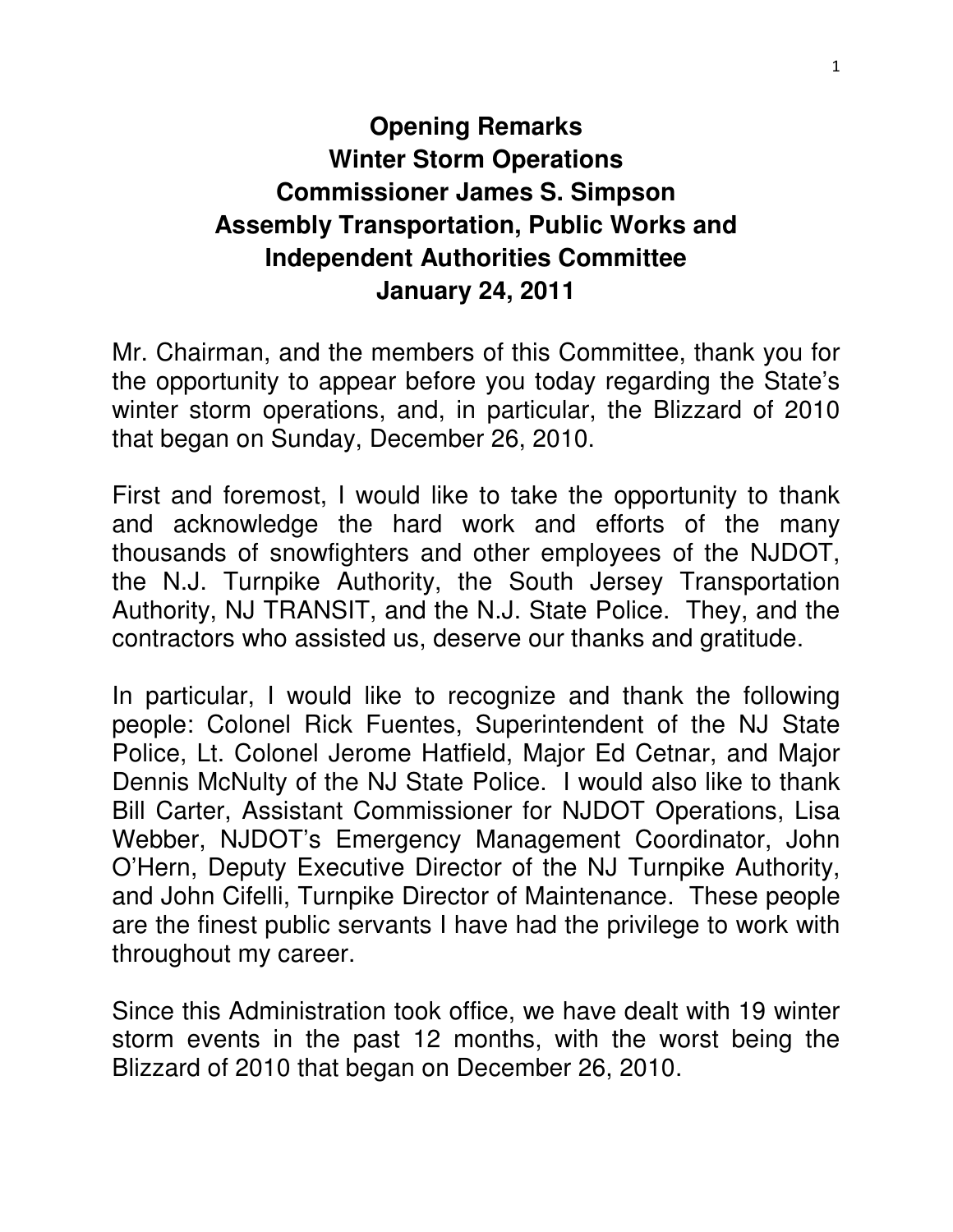In fact, in the past 26 days, we have dealt with 9 snow events, which amounts to one every three days.

Obviously, New Jersey DOT and its partners have a great deal of experience and expertise in managing winter storm events.

We view every snow/ice event as an emergency because the consequence of a slippery roadway can be a matter of life and death.

In assessing New Jersey's ability to deal with significant snow, I think benchmarking our response with our neighbors is a good comparison. For example, if you recall, the February  $10<sup>th</sup>$ , 2010 snowstorm was a major event for the region, and all of New Jersey's roadways remained open and safe. Our neighboring state of Pennsylvania, however, closed I-81 from the Maryland line to I-80, I-78 from NJ line to I-81, and I-83 from the Maryland line to I-81.

The most challenging of these events was the Blizzard of 2010 that began on December 26, 2010. This event required the collective efforts and skills of so many in order to keep 95 percent of the State Highway System open to traffic during this Blizzard.

At the height of this storm, state transportation agencies had 2,600 pieces of equipment in use to clear roads and bridges, and we received over 11,000 phone calls at the Statewide Traffic Management Center (STMC) in Woodbridge regarding road conditions.

Our personnel did an outstanding job given the nightmarish conditions that Mother Nature handed us. This storm tested the limits of our physical assets, but it did not test the limits of the ingenuity and endurance of our people. We learned a lot from this storm and we have already applied these lessons to our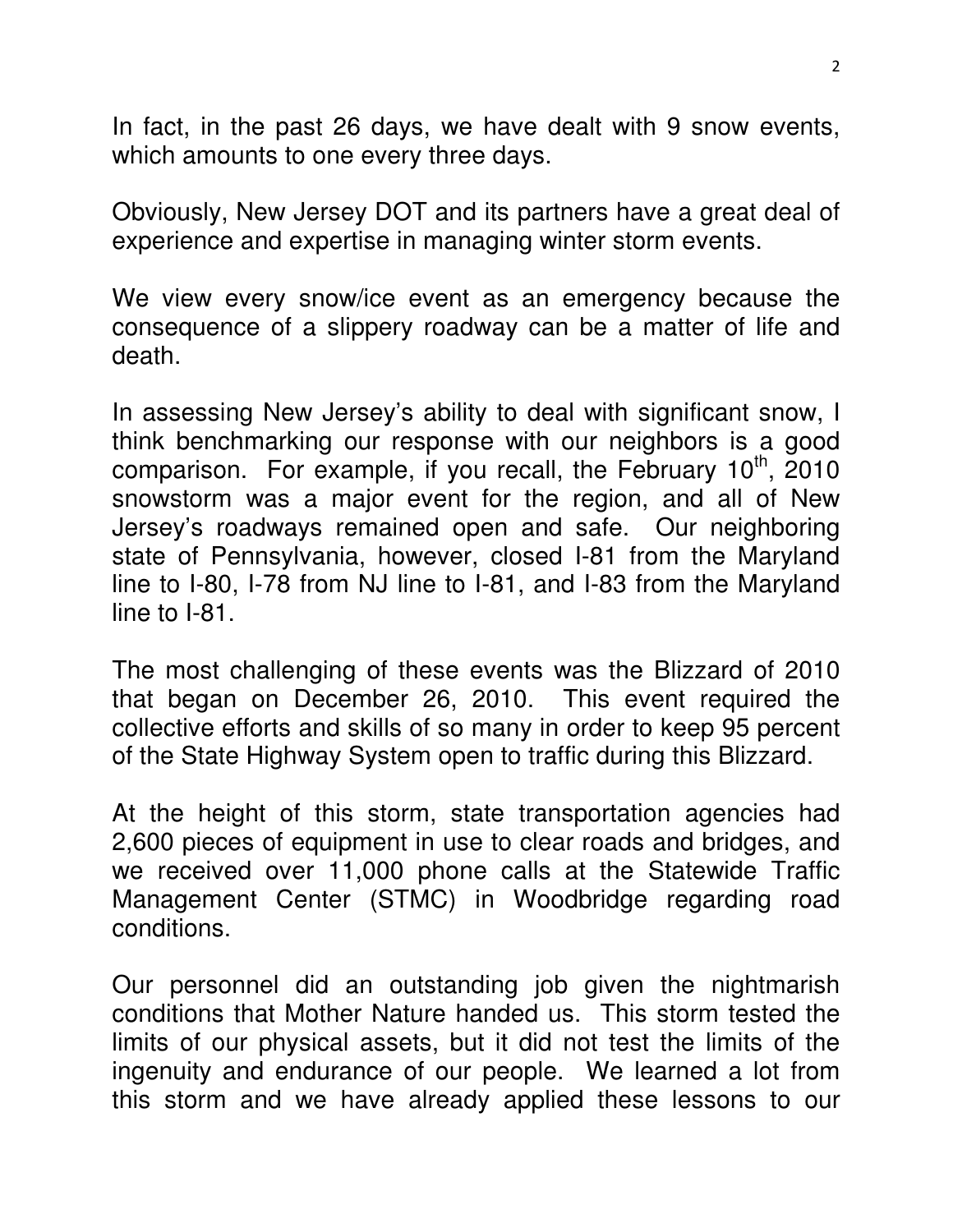storm protocols and procedures, which I will discuss later in my testimony.

I spent six straight days and nights, from Sunday, December 26 to Friday, December 31 overseeing our storm response, and can attest to what these personnel accomplished.

With respect to physical assets, George Crombie, who is the President of the American Public Works Association, and has 28 years of experience in managing snow and ice removal, recently wrote in the APWA Reporter that "In most cases, you will not be able to design your snow plan around that winter storm that comes once every decade." In fact, to provide perspective, the N.J. State Climatologist ranked this storm in the top 10 to hit New Jersey in the past 100 years!

And while this may be true, we at DOT and our sister agencies do, in fact, build snow plans to the fullest extent humanly possible to handle the rare and severe storms

As we do every year, the planning for winter storm operations begins in the spring. This is about getting equipment in the best possible condition, training crews, ordering salt and other materials, and signing up contractors. You can never start this process too early, and the staff at NJDOT can tell you that it is as automatic as sunrise and sunset.

Preparations included readiness exercises (Operation Checkout) to practice strategic deployment, and equipment preparedness and management of weather stations and emergency operations centers.

NJDOT's 511 Traveler Alert Phone and internet system, the Statewide Traffic Management Center (STMC) in Woodbridge,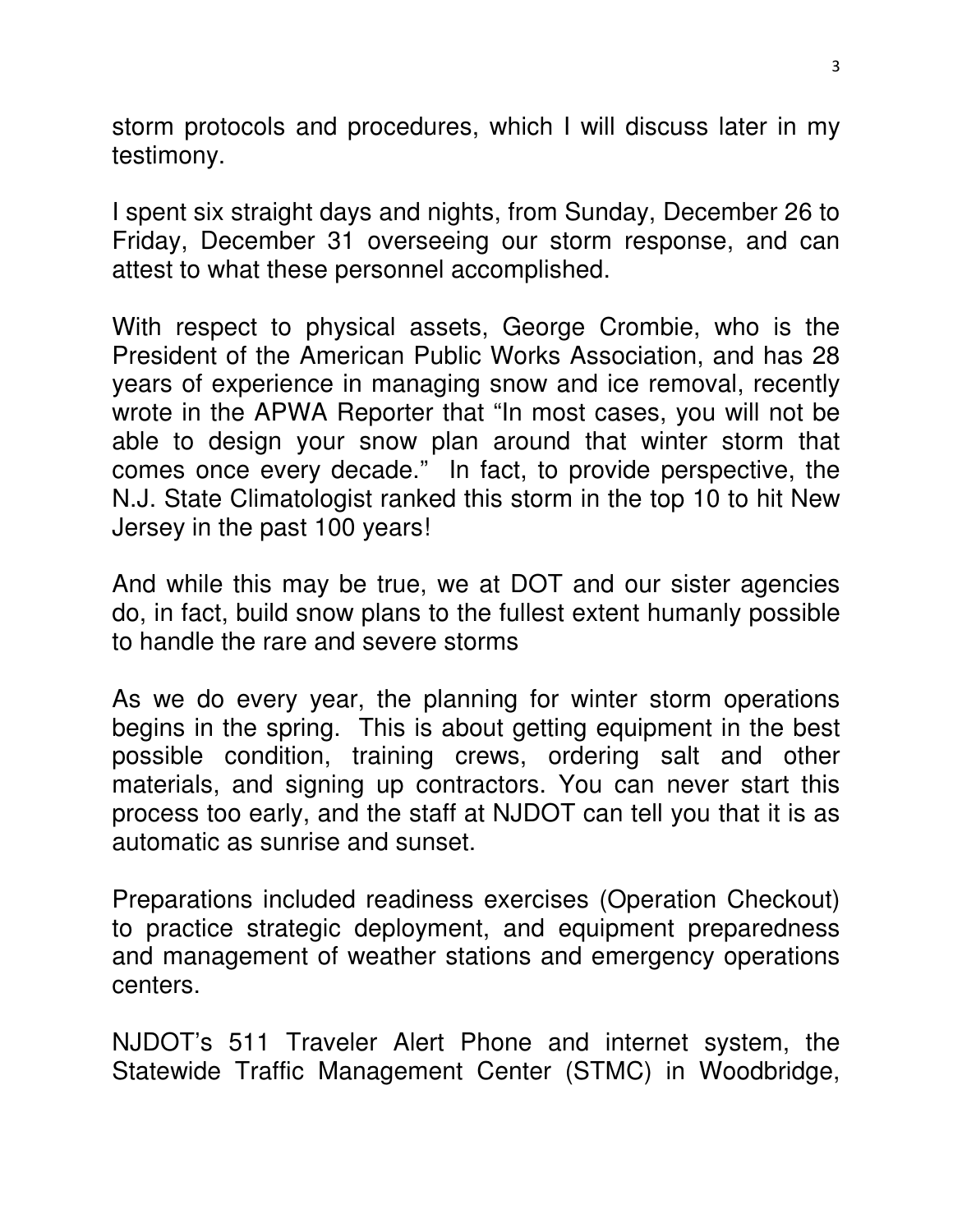and 37 remote weather stations are available and active to help motorists navigate winter weather.

We began this winter with the following resources at our disposal. I will give this to you by agency.

## **NJDOT**

- 671 NJDOT personnel
- 846 trained volunteers drawn from other DOT divisions and other state agencies.
- 1204 contractor plowing trucks
- 127 contractor salt spreading trucks
- 40 Safety Service Patrol Trucks
- 427 trucks
- 89 loaders
- 18 graders
- 139,000 ton of rock salt
- 548,000 gallons of liquid calcium
- 116,000 of salt brine solution (pretreatment)

# **NJTA**

- Operates the Turnpike and Parkway
- 271 trucks
- 49,000 tons of salt
- 280 contractor plows

# **SJTA**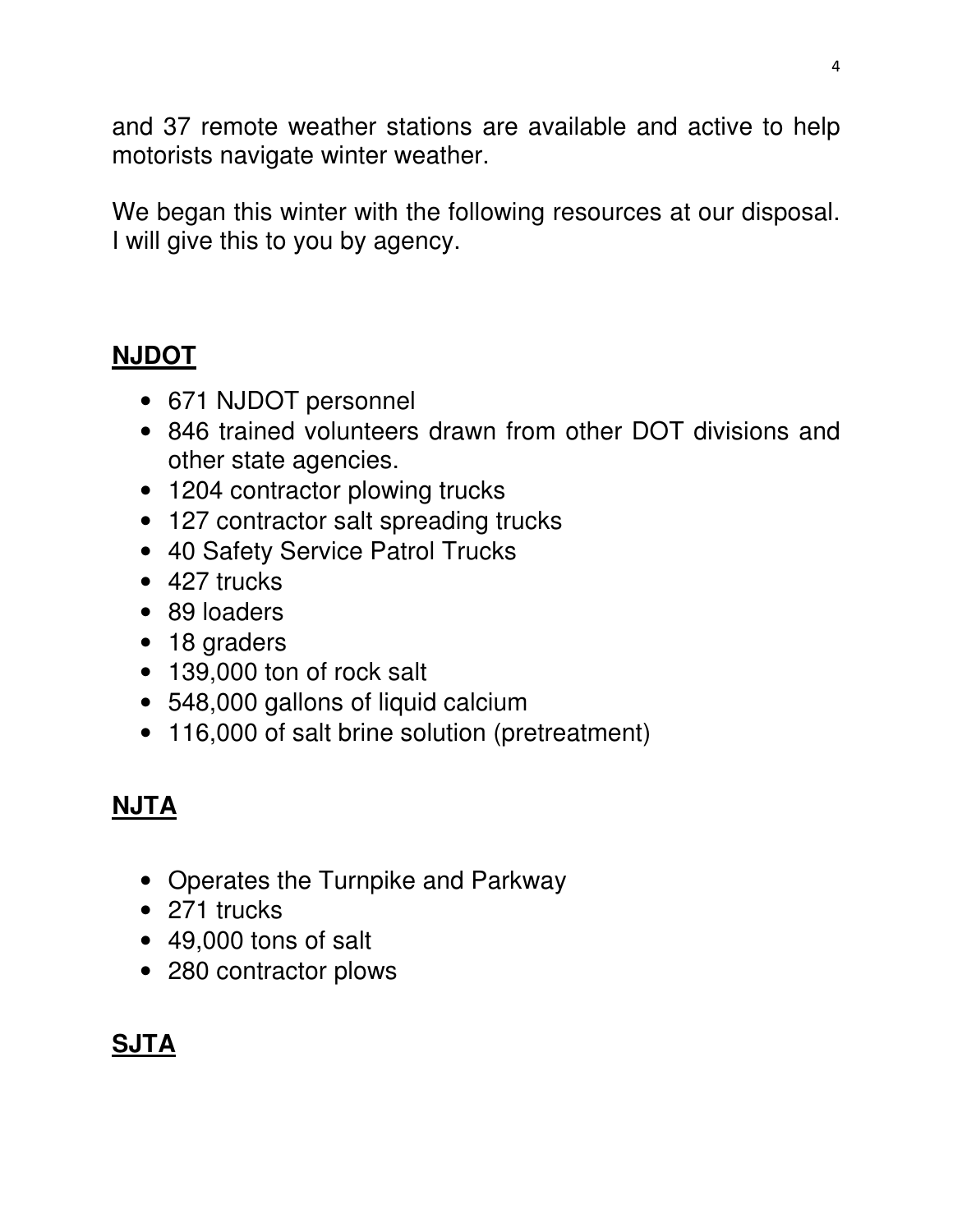- 61 trucks
- 3,500 tons of salt
- 9,000 gallons of liquid calcium
- 30,000 gallons of brine solution

#### **NJ TRANSIT**

- NJ TRANSIT has winterized hundred of rail cars and 2,100 buses
- 750 switches and switch heaters, overhead wire systems, 12 moveable bridges and wayside power at storage yards and terminals were inspected.
- Snow plows for diesel locomotive were checked and two snow blowers powered by jet engines were readied to clear snow and ice from tracks and switches.

#### **Operational Procedures**

As the Spanish writer Cervantes once observed – "Forewarned and forearmed; to be prepared is half the victory!"

When we receive notification from our weather services that a storm is imminent – these are called "Storm Alerts", which come 24 hours before the event is to reach us, we begin a set of procedures.

A winter storm event is defined as when the NJDOT has to call up six or more crews within a specific geographic area of the state to respond to ice or snow.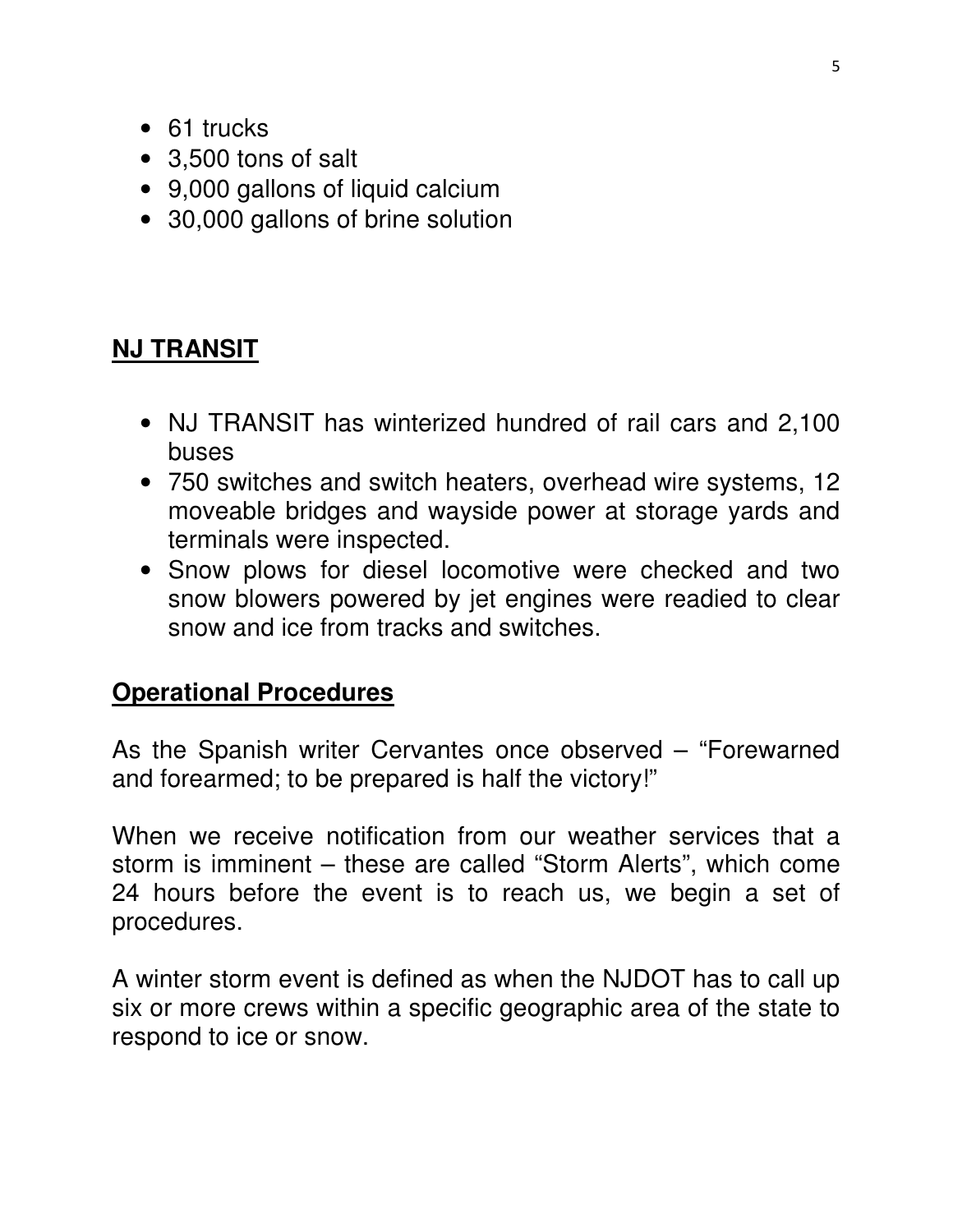A very important item we undertake is "pre-treating" roadways with a brine solution that helps to prevent icing and snow binding to the roadway. We pre-treat before every storm as long as it is not forecasted to begin as rain.

After the storm alert is received, DOT Operations personnel meet in order to discuss the approach to the storm.

At this conference, a decision is made on when to activate our three Regional Emergency Operations Centers (REOCs), which are located in North, Central and South Jersey, and our main emergency operations center located at the Regional Operations and Intelligence Center (ROIC) in Mercer County.

When a regional center opens, crews report to their assigned yards approximately one hour following that activation.

The trucks are loaded with salt and liquid calcium and proceed to assigned locations on the state highway system. You may see these crews parked on the side of the road ready for work as snow begins to fall.

When the roads become wet, we begin salt spreading. It is important that moisture is on the roads to ensure that the salt and liquid mix with this moisture to prevent icing.

When approximately two inches of snow is on the road surface, we begin plowing. We also will plow with less than two inches if conditions warrant it. We plow to a depth of approximately a half inch. We do not try to get down to "blacktop" because you need some snow to prevent black ice conditions and to retain the salt on the roadway from spreading operations. Crews will plow and spread in shifts of 12 hours.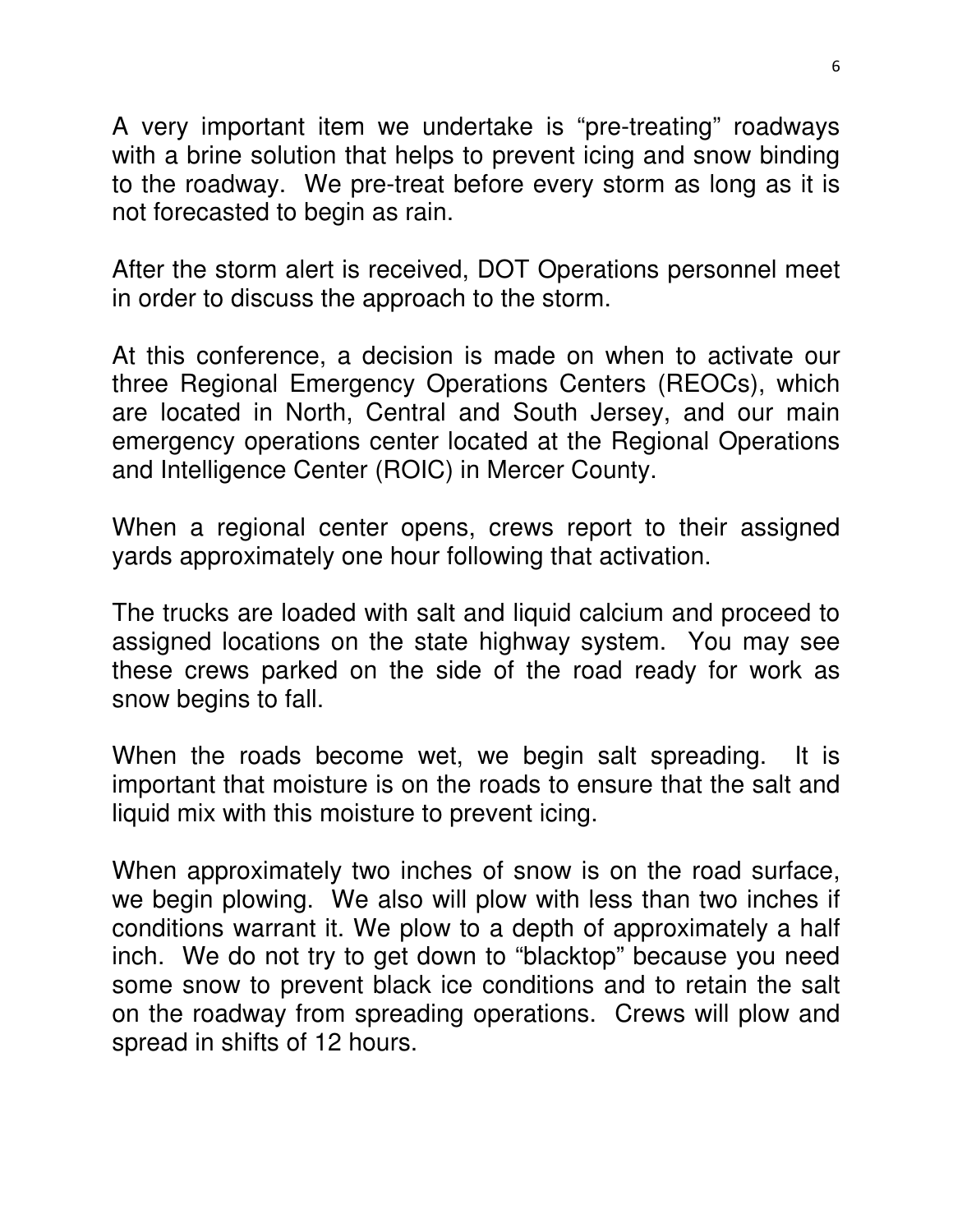First we tackle our interstates and freeways – the higher volume roadways. Next are state arterials highways – examples of these are roadways like Route 130 or Route 9. We focus on keeping travel lanes open, then getting to the ramps, and when we are ahead of things -- it's then a matter of pushing snow off shoulders to provide the fullest use of a roadway.

Furthermore, in the event of a State of Emergency, where conditions would make it difficult or impossible for citizens to receive essential necessities, and where services at the State, County and Local level are severely impacted, we have established the following two parameters of priority:

- 1. Greatest public health and safety, and system user safety.
- 2. Greatest Economical Risk.

#### **The Blizzard of 2010**

Beginning on Sunday, December 26, 2010, one of the worst snow storms to hit New Jersey began.

It is also important to set this storm apart from other storms given that it began the day after Christmas. While on snow patrol, I saw the malls and stores on Route 1 jammed with shoppers. People were also returning home from the Holiday Weekend.

Against this backdrop of a busy post Christmas transportation system, blizzard conditions rapidly began to occur with wind gusts of 50 mph. Visibility dropped in some areas to near zero. The strongest winds, which reached up to 80 mph, missed us to the east as the low pressure bottomed out at 961 millibars of pressure. This is equivalent to a Category 3 hurricane.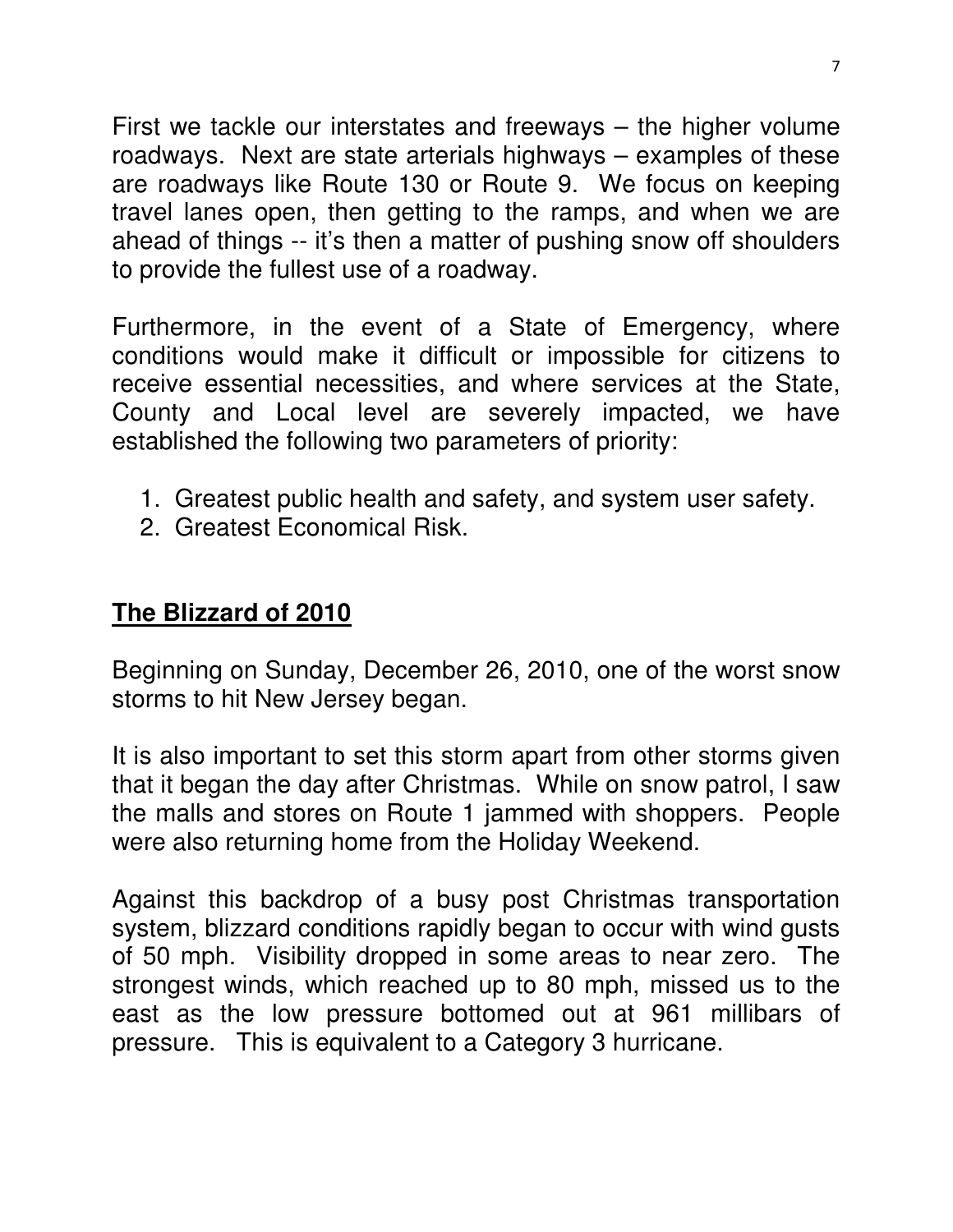The Emergency Coordinator for Monmouth County, where the snow hit the hardest and heaviest, called this storm the worst to hit this region in over 30 years.

In a 12-hour time span, 9 to 30 inches of snow fell with blizzard conditions, zero visibility and sustainable winds of 40 to 50 mph. The rate of snowfall was 3 inches per hour, which is an extremely high rate even for severe storms. Experienced Operations personnel will tell you that 1.5 inches of snow per hour is what can be handled typically in order to keep roadways passable.

So you have all of these weather conditions rapidly occurring, and you also have too many vehicles still out on the highways. The wind was blowing so fiercely that literally right after a plow did a pass, the snow was blown back onto the travel lanes.

When we think of snow, we think of it falling vertically. But we had more than that to contend with  $-$  the wind created snow blowing horizontally – sweeping across roadways like a tsunami.

During the height of the storm, as DOT crews attempted to keep roads safe and passable, a major incident occurred on I-280 in the Oranges. Because of heavy traffic combined with weather conditions, 300 vehicles were stranded.

In fact, around 9:00 PM on Sunday, I received a call on my cell phone from Deputy Assembly Speaker Grace Spencer that she was stuck on I-280 westbound in the Oranges. And speaking of phone calls, at this point, the Statewide Traffic Management Center (STMC) was flooded with calls.

The road had become impassable. I-280 in the area has among the steepest grades for an interstate roadway in New Jersey. Vehicles could not get past these grades.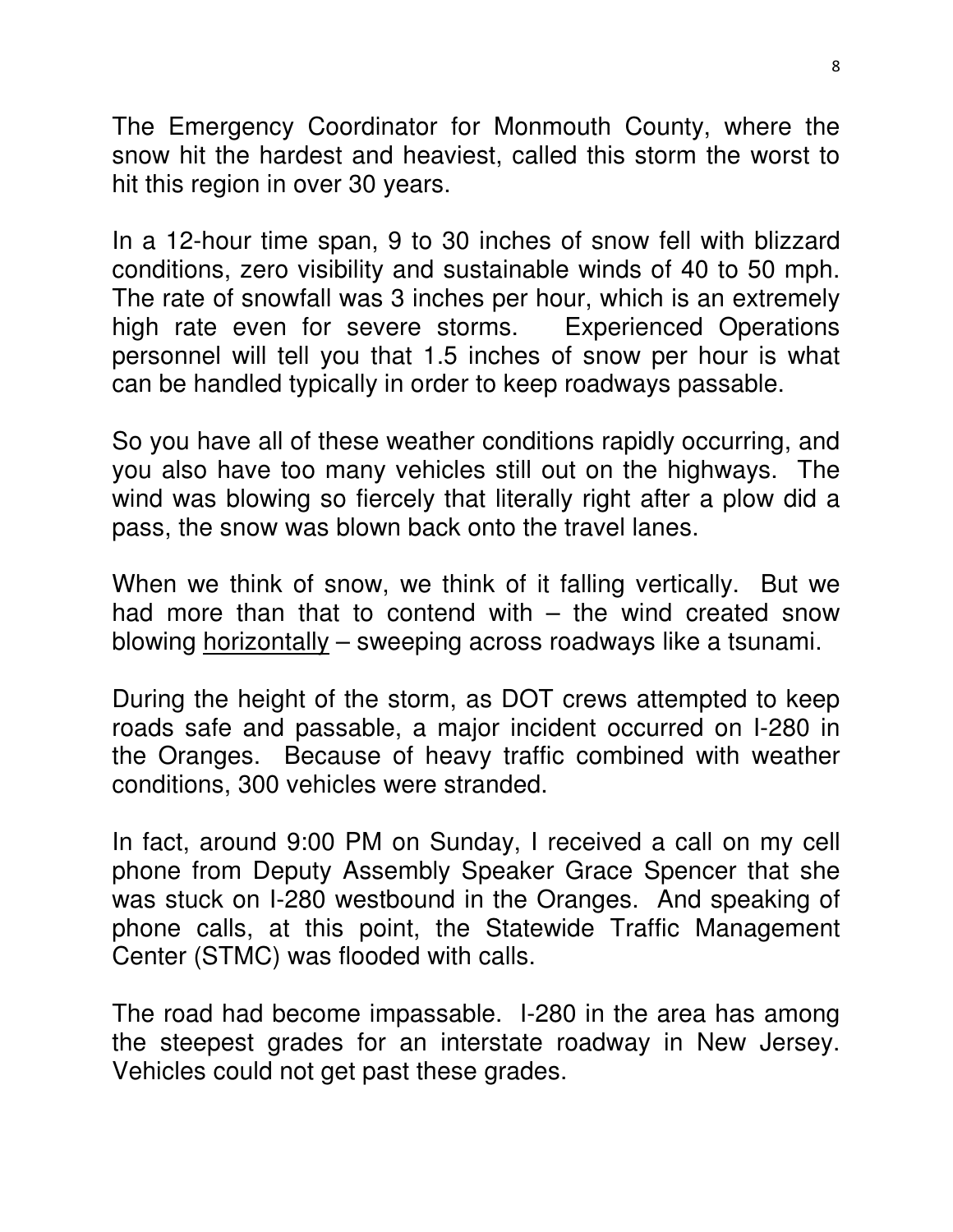Two footnotes to this:

One: When I-280 was built in the 1960s, engineers even then realized that the grades could pose a problem, especially in the winter, and proposed wiring the pavement with electrical coils to provide heat to keep it from freezing. It was deemed impractical back then, but gives you an idea of what they clearly foresaw the grades on that roadway could cause. We do pay special attention to it with our pre-treating routine. By the way, the type of pavement on this section of I-280 reduces highway noise, but the "crevices" in this type of pavement we recently discovered, has the tendency of reducing the effectiveness of salt. It is something we are looking into at the Department.

Second footnote: Deputy Speaker Spencer and I exchanged several phone calls, and she was able to turn her vehicle around and exit at on the nearest ramp.

After our first winter storm in early 2010, the Department was praised by Senator Codey for the special attention we gave to I-280 and that continues to this day for the reasons I just cited.

Back to Sunday evening, at approximately 11:30 PM, I received a call from Colonel Fuentes that a serious problem was developing on I-280 westbound in the Oranges. We drove to the scene and Colonel Fuentes and I assessed the situation.

To me, it was akin to being on the Donner Pass in the Sierra Nevada's, and not Orange, New Jersey. It's not something you expect or can truly prepare yourself for. The wind was blowing so hard it could knock you down. We had white-out conditions and it was freezing cold. Cars and 18 wheelers were stranded, and motorists were confused and did not know what to do. I would add that even experienced truck drivers were overwhelmed.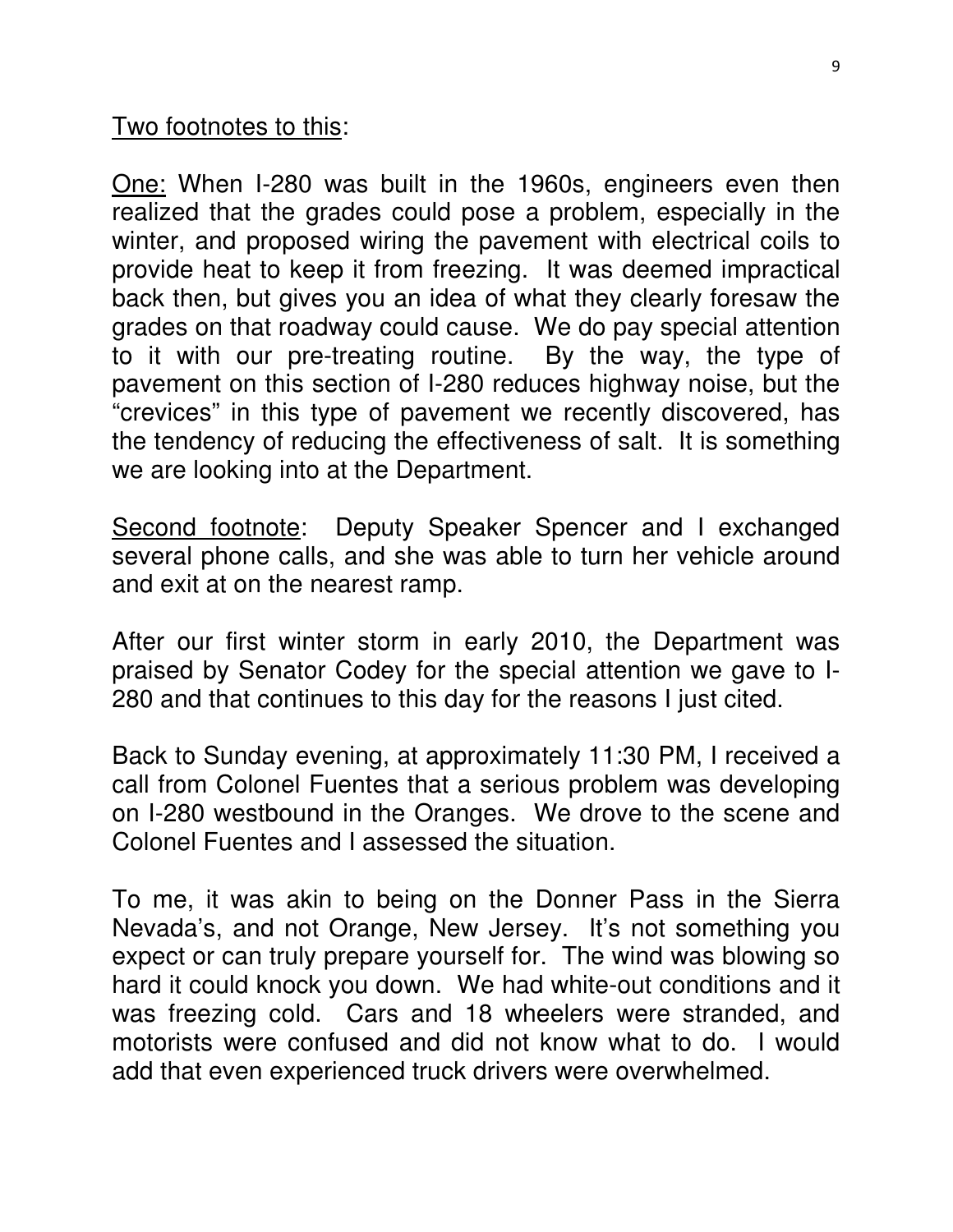During that time, DOT/NJSP evacuated over 200 individuals and towed over 100 vehicles and assisted 200 vehicles in getting off the highway. Numerous assets were redeployed to respond to this situation.

On the westbound roadway, Colonel Fuentes and State Police Search and Rescue personnel handled the westerly portion of the jam, and Assistant Commissioner Carter, NJDOT personnel and I handled the back end – the easterly portion.

To give you some perspective of the difficulties we faced, when the winter storm hit Pennsylvania in February of 2007, approximately 150 miles of interstate highways were blocked, motorists were stranded for up to 20 hours, and conditions became so bad that sections of I-78, I-80 and I-81 were officially closed by PENNDOT.

When Colonel Fuentes and I reached I-280, our first thought was what happened in Pennsylvania was happening to us. I believe the hands on management by the State Police and DOT working tirelessly against time and the elements contained the situation.

But, to make matters worse, we received word at 3:00 or 4:00 AM that a similar situation was developing on the Parkway in Holmdel NJ, at Telegraph Hill, and on I-195 where it meets Route 138 in Wall Township.

And given what occurred in New Jersey during the Blizzard of 2010, I think some additional perspective from around the nation about the impacts of this weather system will be helpful:

• Snow and ice closed Interstates 40 and 17 in Arizona. Motorists were stranded in their vehicles for nearly a day.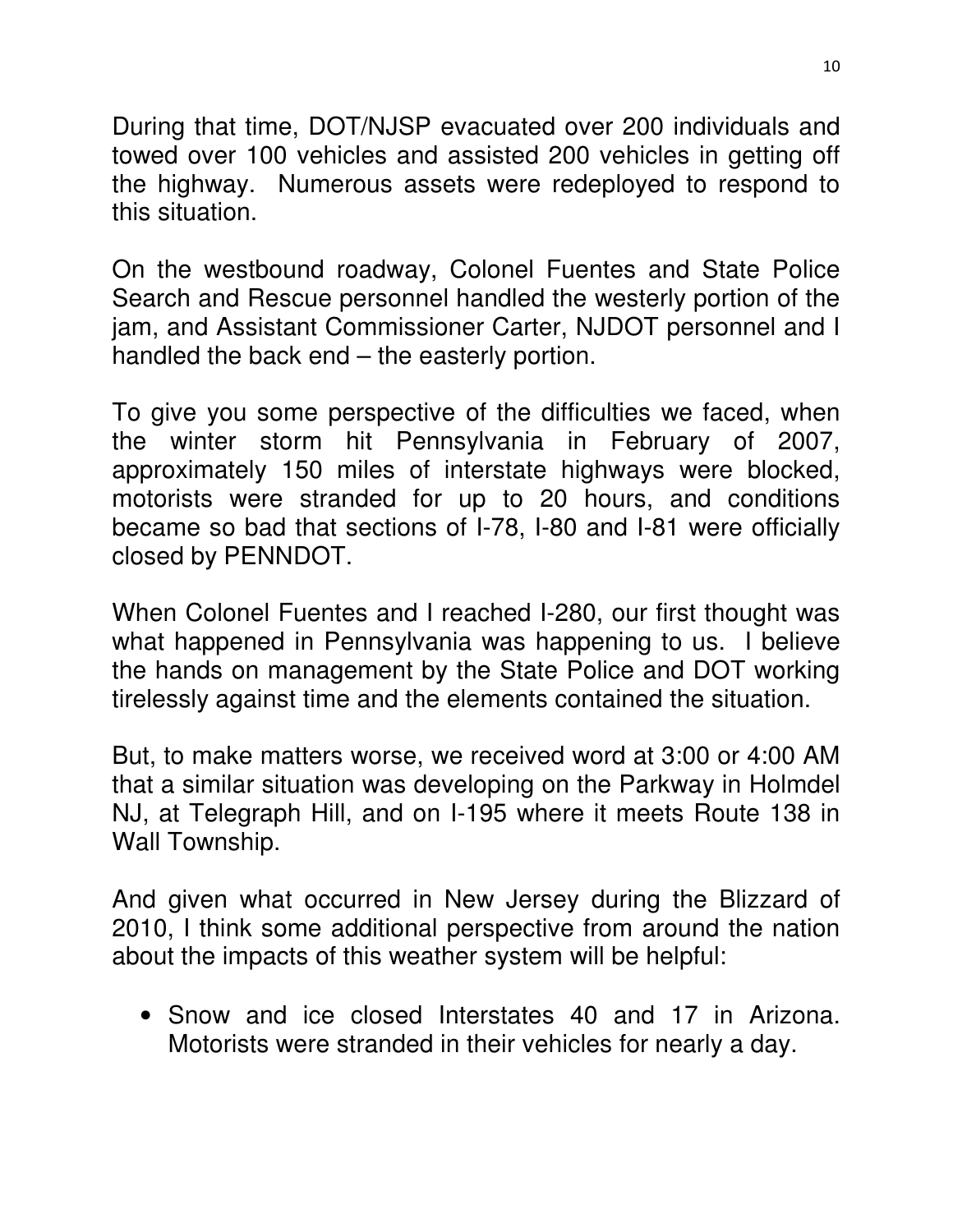- Parts of Interstates 94 and 29 in North Dakota were closed due to blizzard conditions.
- South Dakota was forced to close 130 miles of Interstate 29 due to blizzard conditions.
- Snow forced California to close 30 miles of Interstate 15.
- Our neighbor, New York City, was paralyzed by the storm.

I think it is also important to point out that the subsequent storm that hit on January 7, 2011, did not cause serious problems in New Jersey, but it clearly did elsewhere:

- North Dakota closed Interstate 94 from Bismarck to Fargo and Interstate 29 from the South Dakota to the Canadian border.
- Minnesota closed Interstate 94 from Moorhead to Alexandria, Highway 10 from Moorhead to Detroit Lakes, Highway 28 from Browns Valley to Westport and Highway 210 from Breckenridge to Fergus Falls.
- In Connecticut, Interstate 84 was closed from Newtown to Danbury leaving hundreds of drivers stranded for hours.
- Interstate 93 was closed in Canterbury, New Hampshire after a 40-car pileup caused by snow and ice.

Getting back to the night of December  $26<sup>th</sup>$ , as the events unfolded on I-280, I received a phone call advising me that on the Garden State Parkway northbound in the vicinity of Holmdel and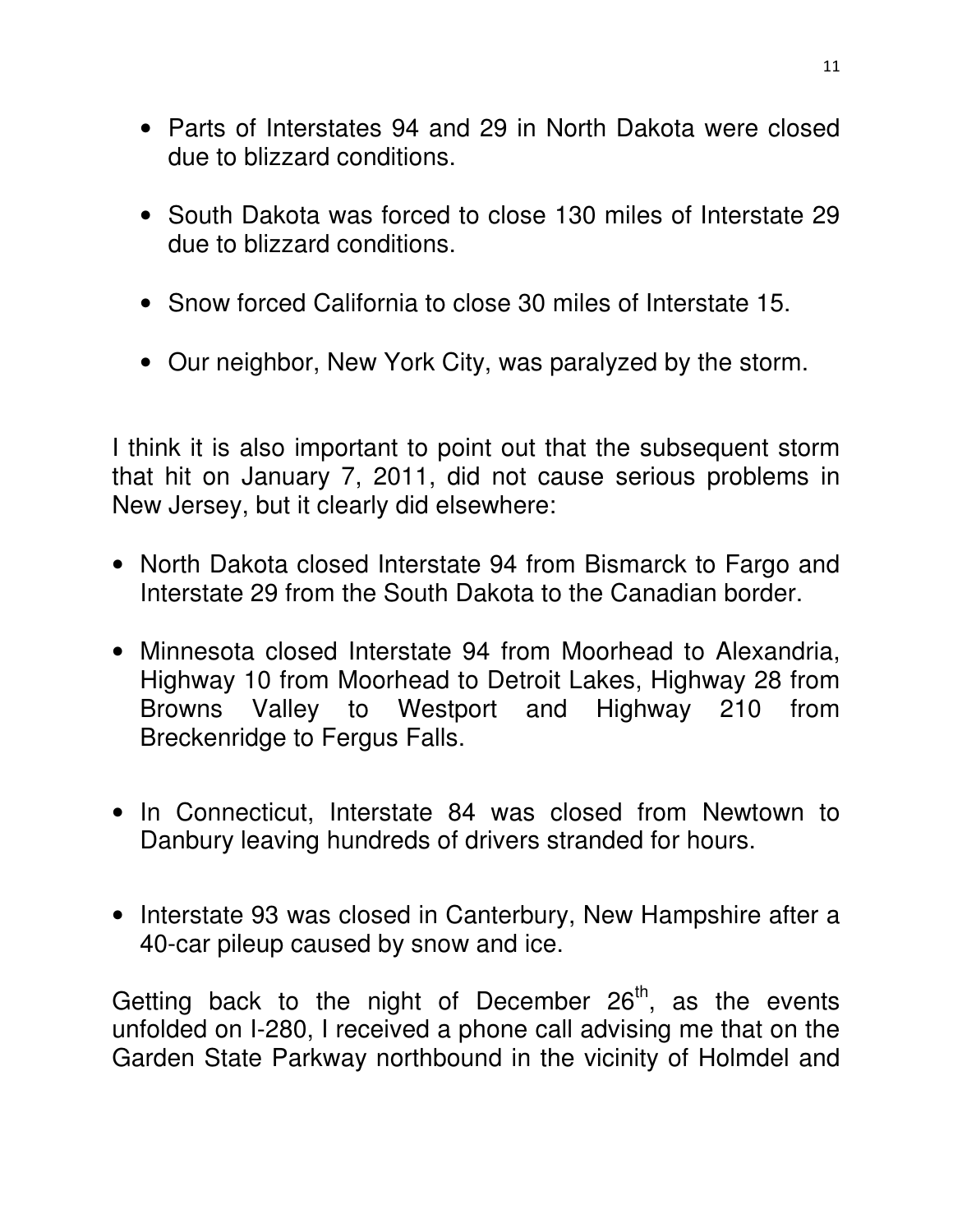Telegraph Hill, over 100 vehicles and numerous buses had become stuck as a result of accidents.

This required 100 people to be evacuated to a shelter and then approximately 100 vehicles had to be towed off the road. We had to redeploy assets – and rapidly. I believe that our rapid and coordinated response under the leadership of John O'Hern and John Cifelli, along with the State Police, contained this event.

On the Transit front, NJT Rail service continued to operate throughout the storm, albeit with some delays. There was an Amtrak signal problem that caused a 2.5 hour suspension in rail service between Newark and New York only on Monday, December 27, between 4 p.m. and 6:30 p.m. Rail service operated on an enhanced weekend schedule on Monday and Tuesday, allowing crews additional time to prepare rail cars, locomotives and infrastructure.

NJT Bus service was suspended due to extreme weather conditions from 8 p.m. Sunday through 12:01 a.m. Tuesday.

NJ TRANSIT crews, working around the clock since the storm began, brought the system back to a relatively normal operating status very quickly. Since the first inch of snow fell, bus maintenance crews worked to keep buses moving across the state.

#### **Monmouth County**

Early Tuesday morning, December 28, it became apparent that we had another problem in the vicinity of I-195, Route 138, Route 34 and Route 18.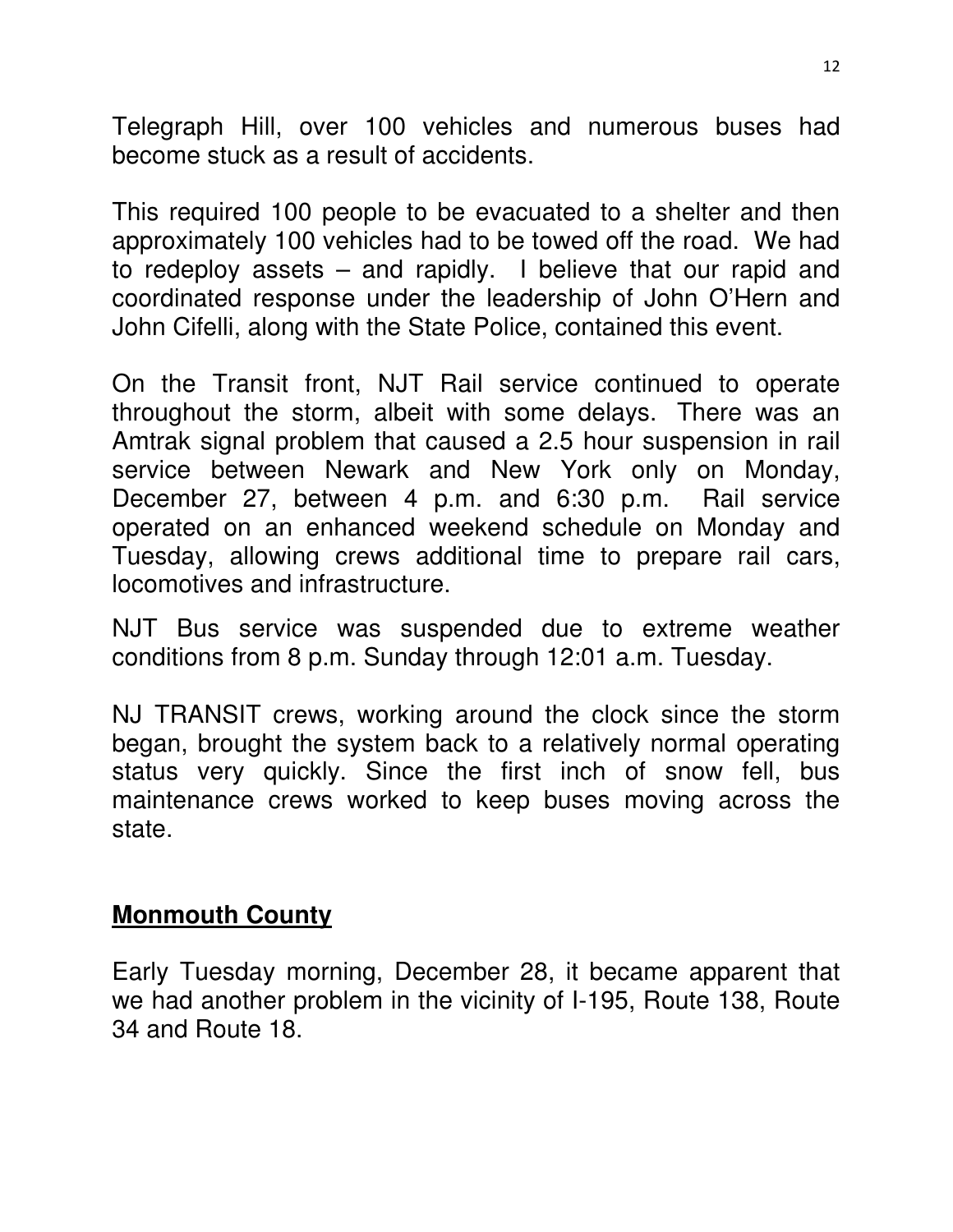In terms of snow amounts, high wind, snow rate, and extremely hazardous road conditions, Monmouth County represented the "Epicenter" of this blizzard. This Epicenter extended from a line from Freehold northeast to Long Branch and south to Point Pleasant and from Point Pleasant west to Lakewood.

Route 18 had become impassable as accidents and stranded vehicles impeded snow plow equipment, which then required heavy-duty front-end loaders to free the stuck snow plows. Crews then had to remove the stranded vehicles to enable equipment to be deployed for snow removal.

To give a picture of the challenges presented by this blizzard, tow trucks became mired in the snow and needed other tow trucks to free them. Even front-end loaders got stuck. On Route 18, nine DOT snowplows became trapped and needed to be dug out by front-end loaders

Because of the blinding snow, four DOT plows had run off the road and were stuck in ditches.

All entrance/exit ramps were blocked by numerous disabled vehicles. This created a domino effect on approximately 11 miles of Route 18.

Because of the terrible blizzard conditions and heavy drifts, only front end loaders, rather than standard plows, could actually remove the snow. This not only affects the mainline roadway, but you're also dealing with the need to open up 40 access ramps in this 11 mile segment of Route 18.

We set up a Command Center at the Wall Township Police Department, and from there we directed our response to getting all roadways cleared of snow.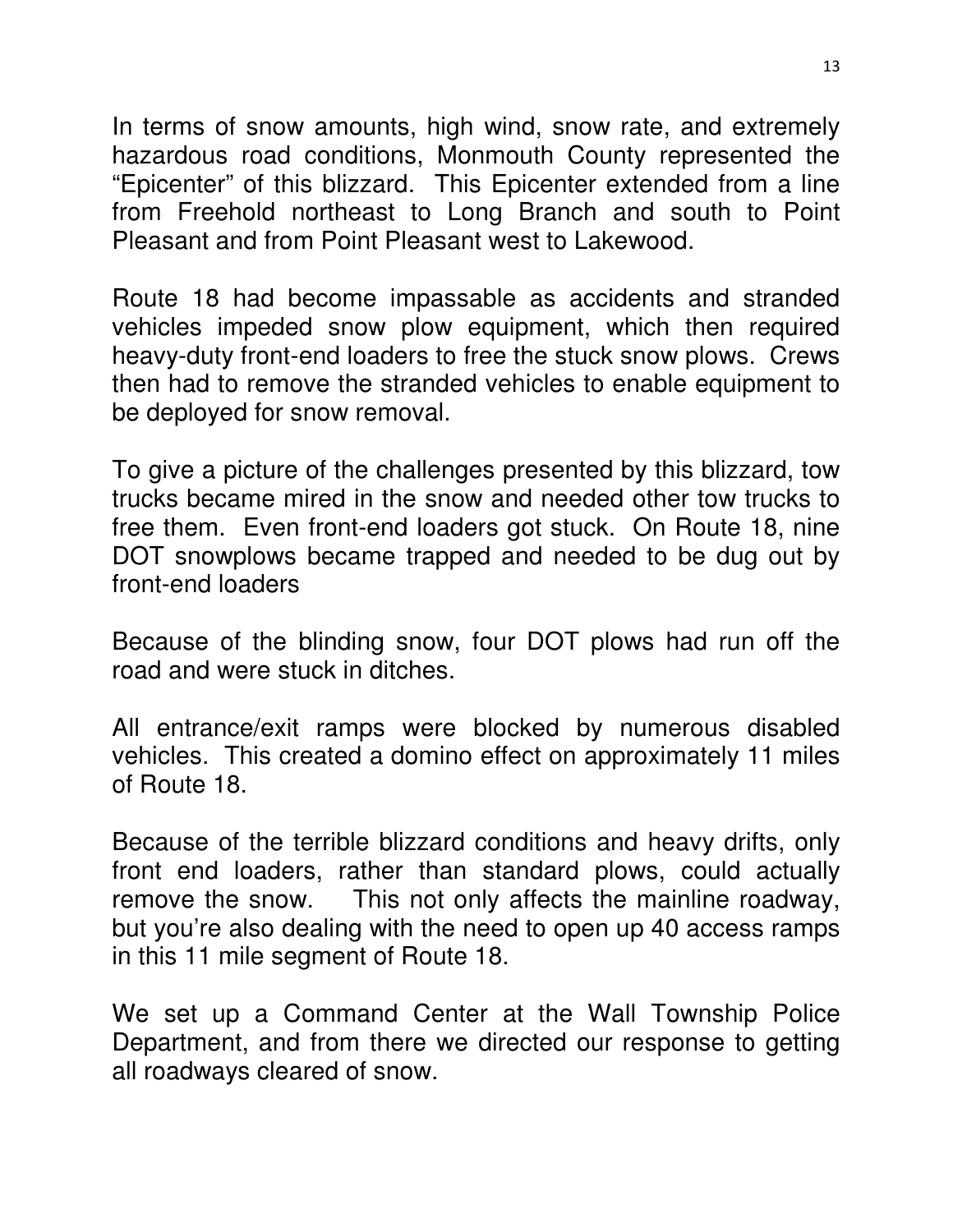I was on site from early Tuesday afternoon to 6:00 AM Wednesday morning directing our efforts to get roadways cleared.

When I left the Command Center in Wall, Route 18 was clear, but about half the access ramps were still clogged.

We deployed additional DOT, Turnpike and Monmouth County assets to the region.

A reasonable comparison to what occurred in Monmouth can be ascertained by looking at what happened during the Blizzard of 1996. This January 1996 winter storm dumped several feet of snow on our state, causing State government to be shut down for two days, with every state highway closed to traffic. The NJ Turnpike, for the first time, was shut down.

The track of this storm hit the eastern part of our state the hardest, something that does not happen too often. Monmouth and Ocean were among the hardest hit, with two foot snow fall totals commonplace.

That storm, in my view, and I believe it is shared by New Jersey State's Climatologist, and others who lived through it, hit us with what the Blizzard of 2010 did: high winds, heavy snow rates, deep accumulations.

In fact, the State Climatologist said this storm bore a close resemblance to the Blizzard of 1947, which also fell on December 26. He went on to state that there probably have not been five storms greater than this in terms of snowfall totals.

For the 1996 Blizzard, Edison and Elizabeth had the highest accumulations – 32 inches. A record 27.8 inches was set for Newark.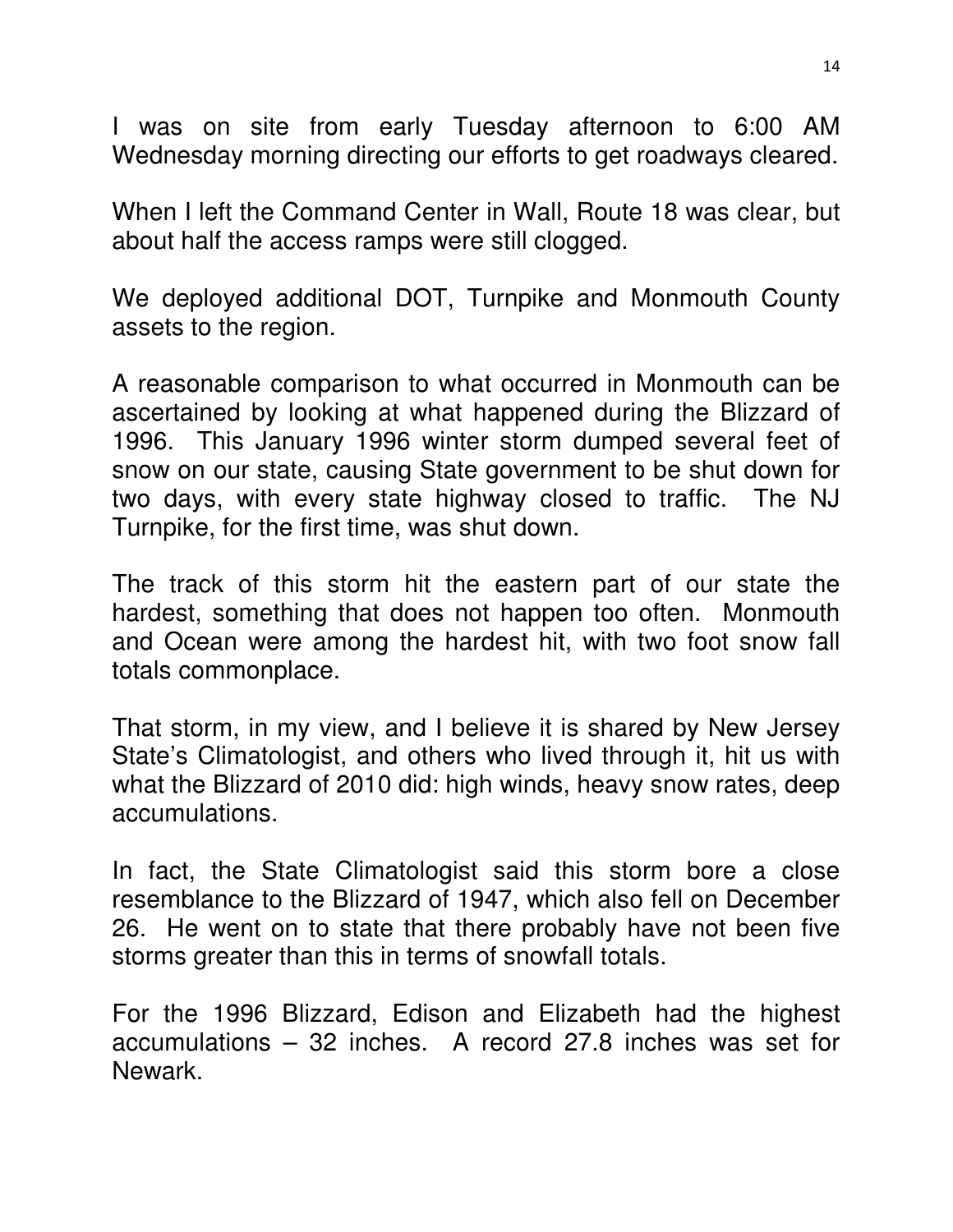For the Blizzard of 2010, we saw strikingly similar numbers – the towns of Lincoln Park and Lyndhurst saw 29 inches of snow. Gale forces winds of 59 and 52 mph were records in West Cape May and Sandy Hook, respectively.

Furthermore, the highest snow accumulation recorded during the Blizzard is identical to the highest accumulation recorded during the 1996 storm – 32 inches. It was only two inches less that the greatest accumulation ever recorded in New Jersey – 34 inches during the Blizzard of 1899. In other words, New Jersey was buried under the most snow recorded in 111 years. At its height, snow fell at a rate of four inches per hour. Monmouth County received so much snow that two sections of the wood truss roof at Wall High School were severely damaged.

But the difference is, and I believe this to be significant, is we kept 95 percent of the State Highway System functioning during the height of the 2010 Blizzard, which allowed doctors, first responders and other emergency personnel to get to work and perform their jobs.

During the time frame of the storm, there were over 900 vehicular accidents and emergency personnel responded to and performed nearly 4,000 "vehicle assists.

### **Lessons Learned and Moving Forward**

Major events like the Blizzard of 2010 test the limits of the personnel, communications, resources and response of any organization. Each event, especially this blizzard, serves as a learning experience for improving upon the performance for future events.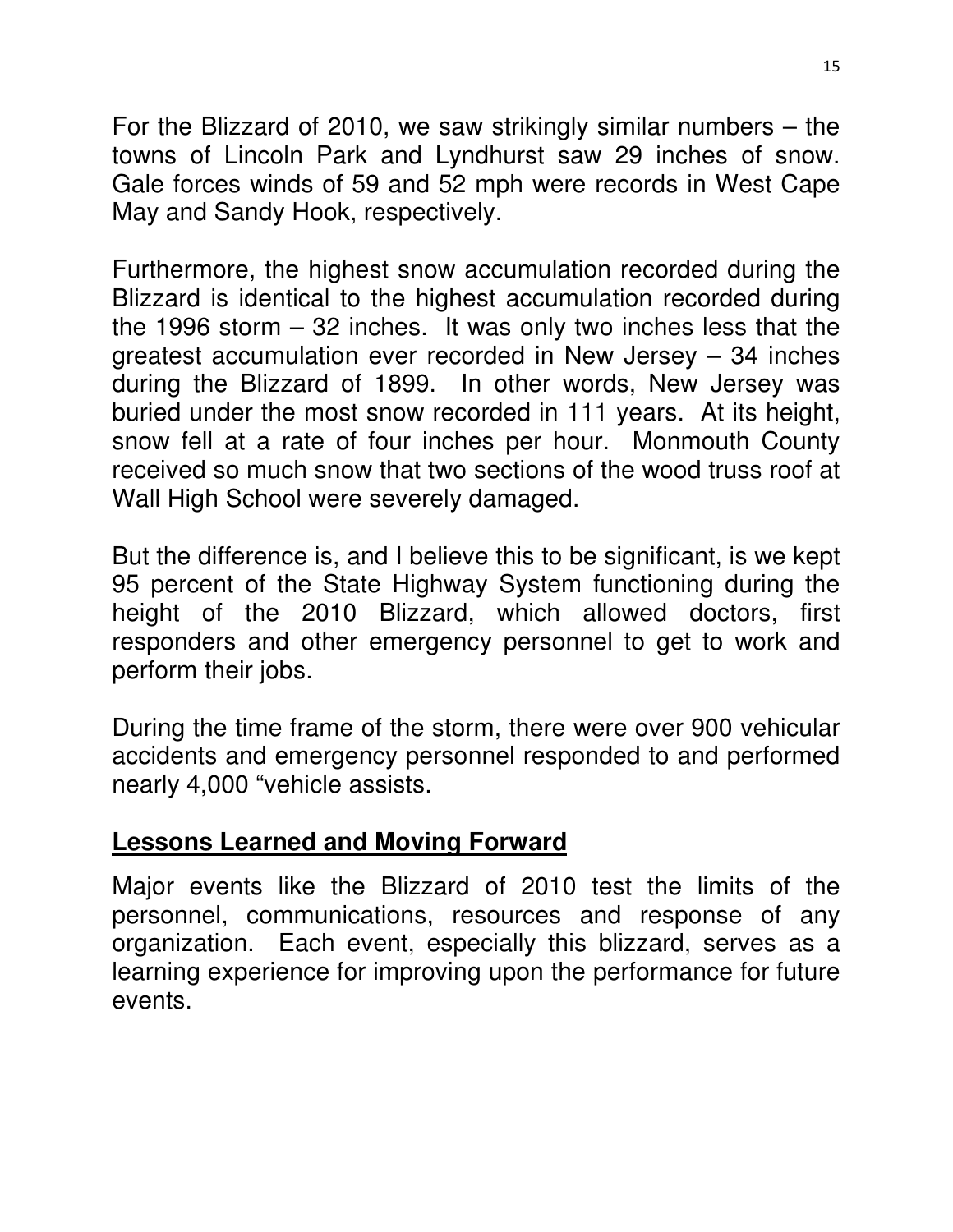Immediately upon cessation of blizzard operations, DOT began an ongoing, intensive process of after-action discussions to evaluate all of our agencies' performance.

Through this process, we applied lessons learned. Simultaneously, senior leadership at DOT participated in a regular exercise that the NJSP implements after a major event, which is called a "Hot Wash."

One of the challenges, which we have addressed, is the need for accurate, real time information. We have front line forces – our crews – but the reporting of conditions can be subjective.

To address that, condition reports will be made on the even hours (two hours apart) and will contain observed weather conditions and roadway surface conditions using standardized terminology:

- $\triangleright$  Dry
- Wet
- Snow on Shoulders**\***
- **≻ Some Snow in Traveled Lanes\***
- Snow Covered**\***
- **≻ Only Wheel Paths Clear**
- $\triangleright$  Traveled Lanes Padded (means the snow has become bonded to the road surface creating a hardpack )
- $\triangleright$  Partial Padding
- $\triangleright$  Slushy
- $\triangleright$  Black Ice/Icing Conditions
- Flooded

**\***Must include estimated depth of snow.

We have also improved our equipment tracking by utilizing magnetic boards in addition to our computer program to know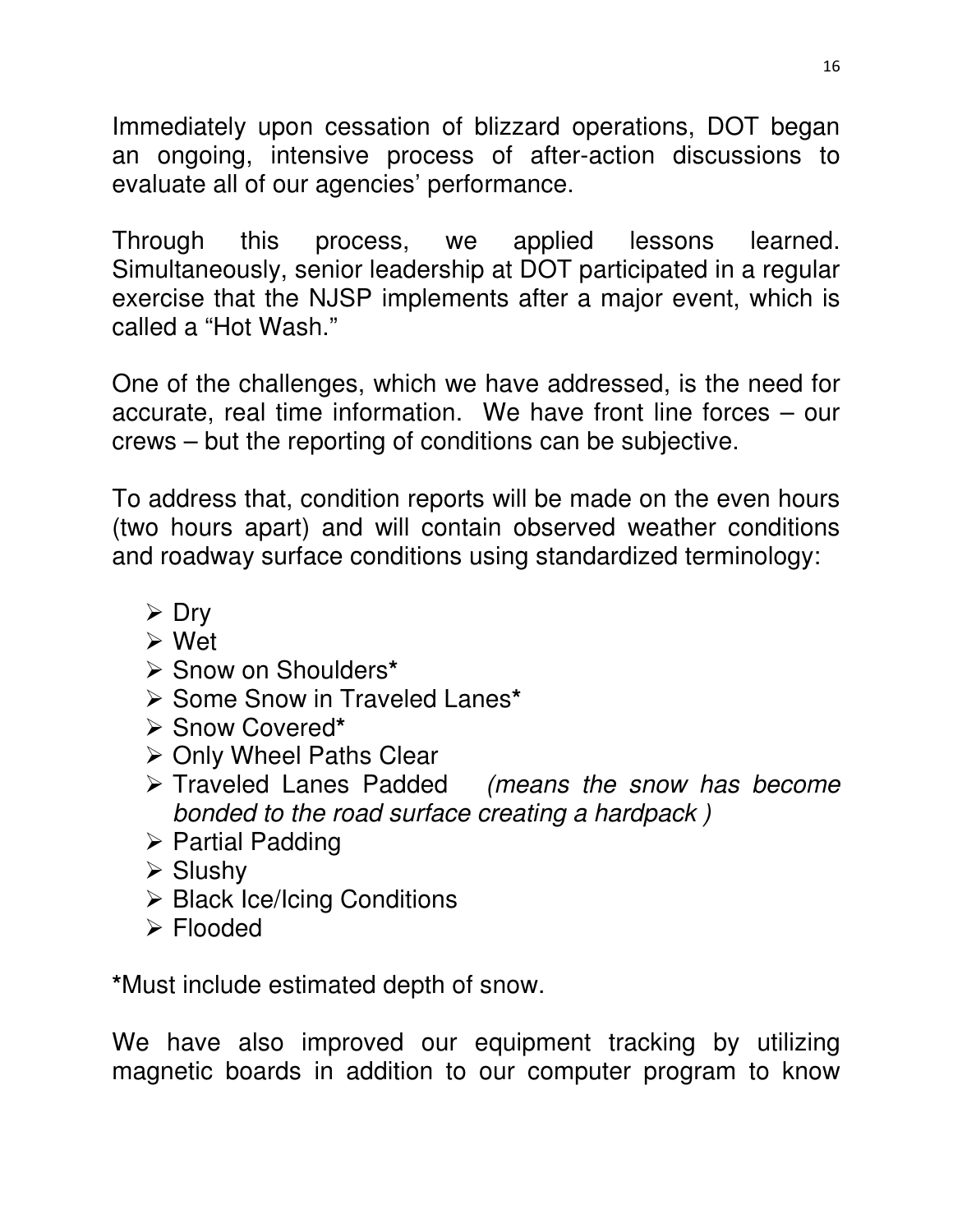exactly where our crews are at any time and can redirect those assets where needed.

In fact, by this summer, we expect to have new radios installed in all of our trucks. These radios will provide enhanced communications and global positioning capacity.

We have also added over 100 contractors, and are making an effort to add more. Furthermore, we are recruiting contractors with heavy equipment to help us better fight storms of extended durations and higher snowfall.

We have also increased our coordination with the NJSP, and now have troopers to travel pre-determined routes to report roadway conditions and perform incident management.

NJDOT Operations is broken into three regions: north, central and south, with headquarters for each in Mount Arlington, Freehold, and Cherry Hill. At these locations, we have what we call REOCs – Regional Emergency Operations Centers. These facilities control the deployment and operations of our personnel and contractors during winter storms.

We have moved staff manning our central REOC in Freehold to STMC in Woodbridge, as part of a pilot program to improve communication with Traffic Operations personnel, Turnpike personnel, Safety Service Patrols, and the New Jersey State Police. In the future, we may relocate the other regions as well.

We have converted the STMC conference room to a fully integrated "Transportation Situation Room" in order to better coordinate our emergency response.

The Transportation Situation Room allows for multi-agency communication, coordination and the sharing of best practices.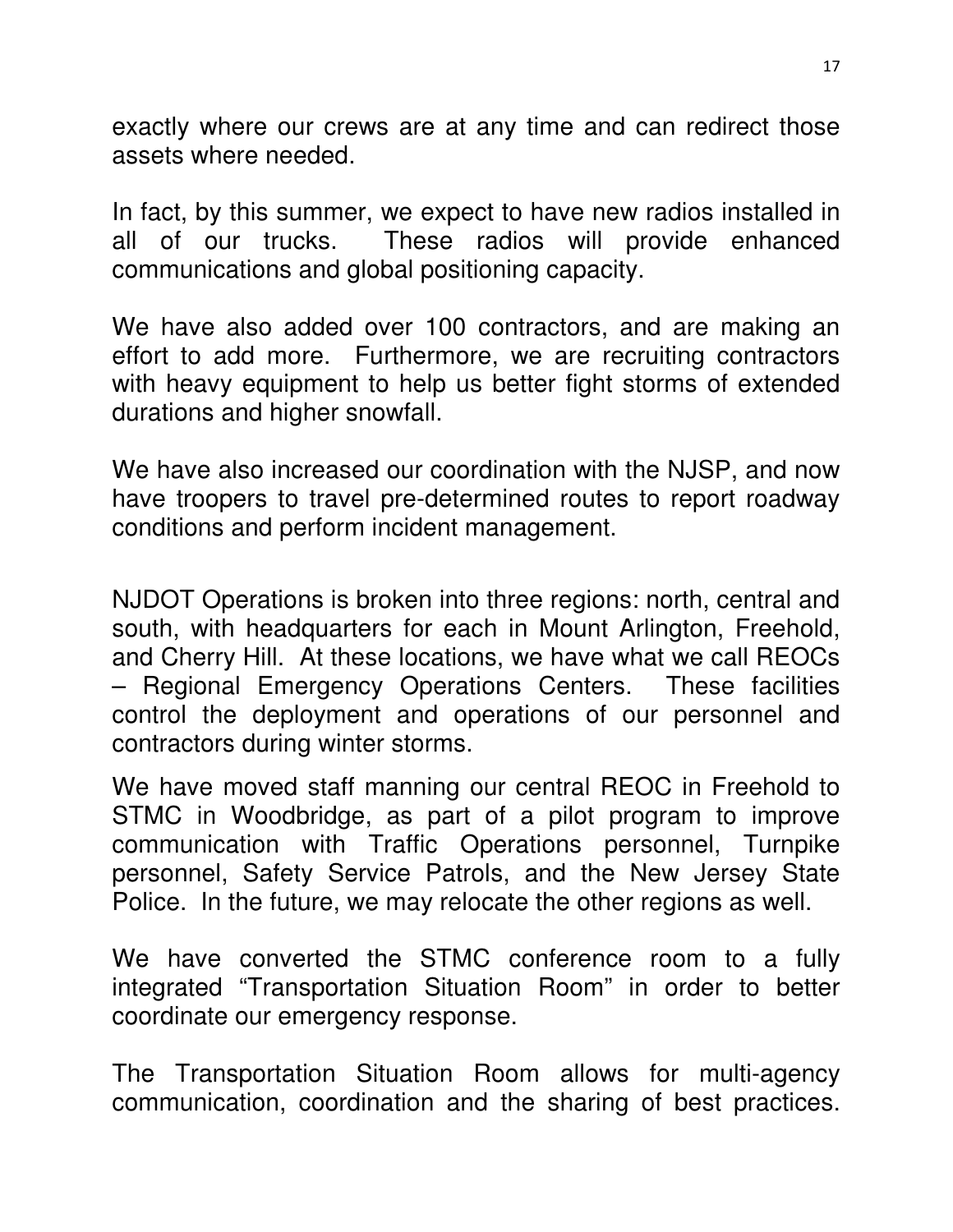We can learn from each other, and build upon our respective strengths.

In my view, this fully integrated management center creates a mental attitude that is focused on "unity of effort." With so many different agencies involved in snow fighting, what I call a "silo environment" can occur. The change we have made will help us achieve a single purpose especially when various agencies have separate responsibilities.

We have also moved senior DOT leadership to STMC for emergency events, and now include additional senior leadership of NJDOT to the Regional Operations and Intelligence Center in Mercer County, where they rotate on 12 hour shifts and work side by side with the State Police.

We are cross-training transportation senior leadership into operational roles to give additional bench strength to the organization.

Working with the N.J. State Police's Office of Emergency Management, we have had training for Incident Command System (ICS) for senior DOT leadership. ICS is a standardized, on-scene, all hazards incident management concept. It allows users to adopt an integrated organizational structure to match the complexities and demands of single or multiple incidents.

We are deploying additional NJDOT employees, as conditions warrant, to travel assigned routes to report conditions. NJDOT has also identified every Four Wheel Drive vehicle (93) in its fleet along with a driver ready, willing and able to assist in a major snow event. It could be for driver assistance, rescue operations or snow spotting of conditions. Our partners at the N.J. Turnpike Authority, NJ TRANSIT, and the South Jersey Transportation